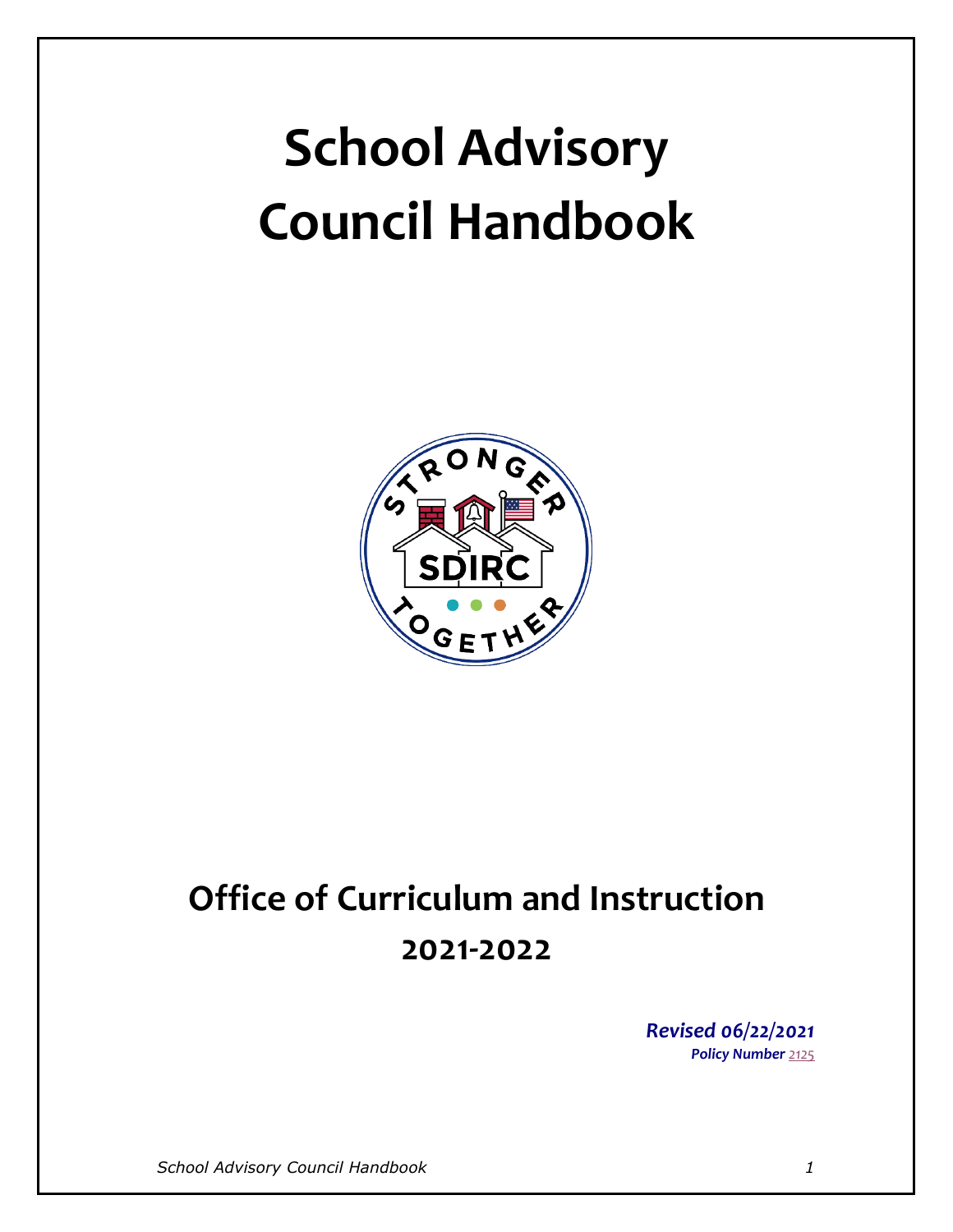### Contents

| Each school advisory council shall develop practical and functional procedures/ bylaws<br>appropriate to the local SAC, but not limited to the following issues:  8 |  |
|---------------------------------------------------------------------------------------------------------------------------------------------------------------------|--|
|                                                                                                                                                                     |  |
|                                                                                                                                                                     |  |
|                                                                                                                                                                     |  |
| 286.011Public meetings and records; public inspection; criminal and civil                                                                                           |  |
|                                                                                                                                                                     |  |
|                                                                                                                                                                     |  |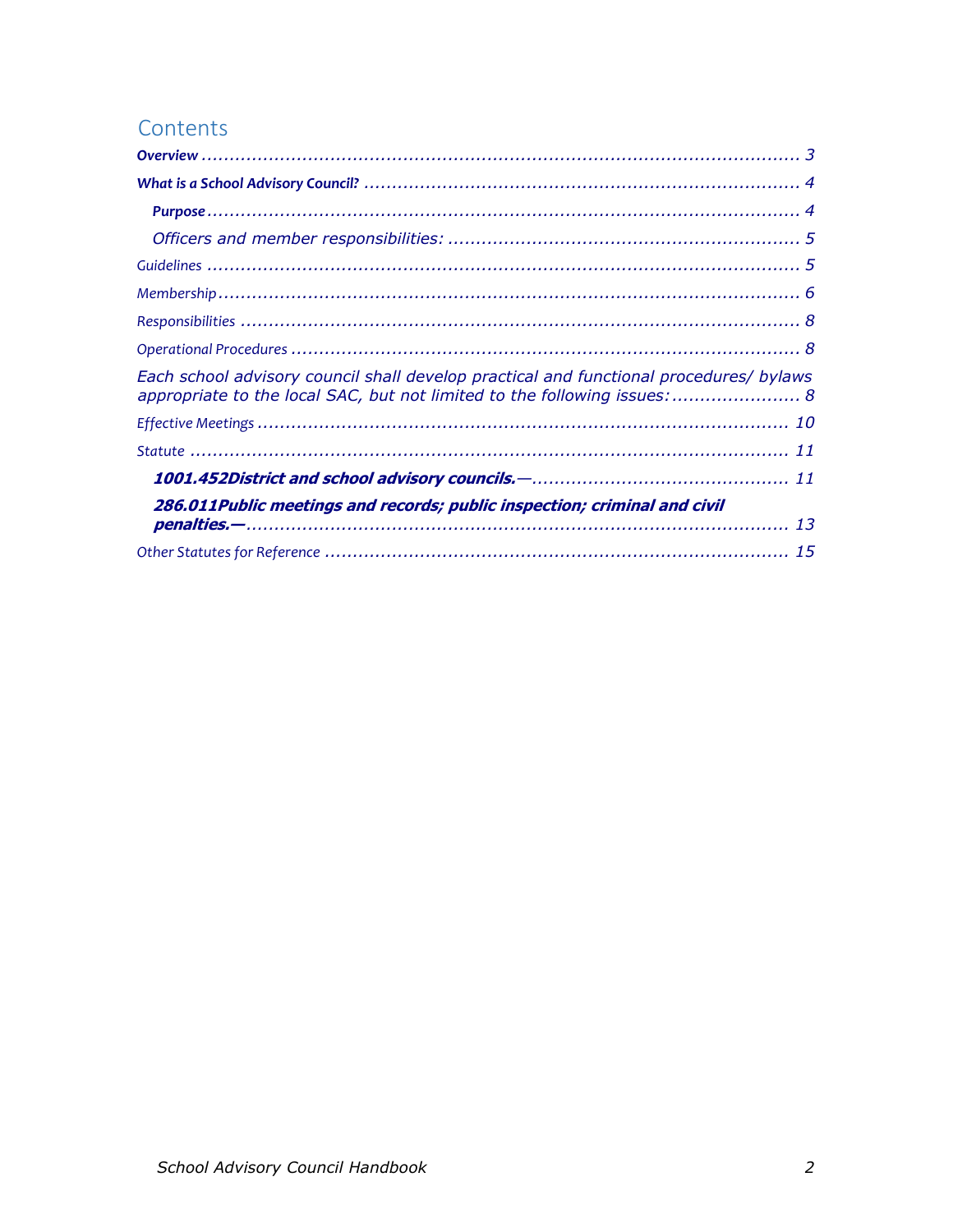

**Welcome to your school's School Advisory Council (SAC).**

<span id="page-2-0"></span>Your participation as a member of your school advisory council is one of the most important functions you will perform as a school volunteer. As a SAC member, you will be learning new information about complex issues that impact student success. This handbook is designed to clarify the responsibilities you have as a member of your school advisory council.

The role of a school advisory council is to develop, monitor, and evaluate the school improvement plan which is written or revised annually and submitted to the school board. You will inquire, evaluate, inform, suggest, and make recommendations as a SAC member to insure that your school's plan reflects the goals of the entire school community.

<span id="page-2-1"></span>"Never doubt that a small group of thoughtful, committed citizens can change the world. Indeed, it's the only thing that ever has."

Margaret Mead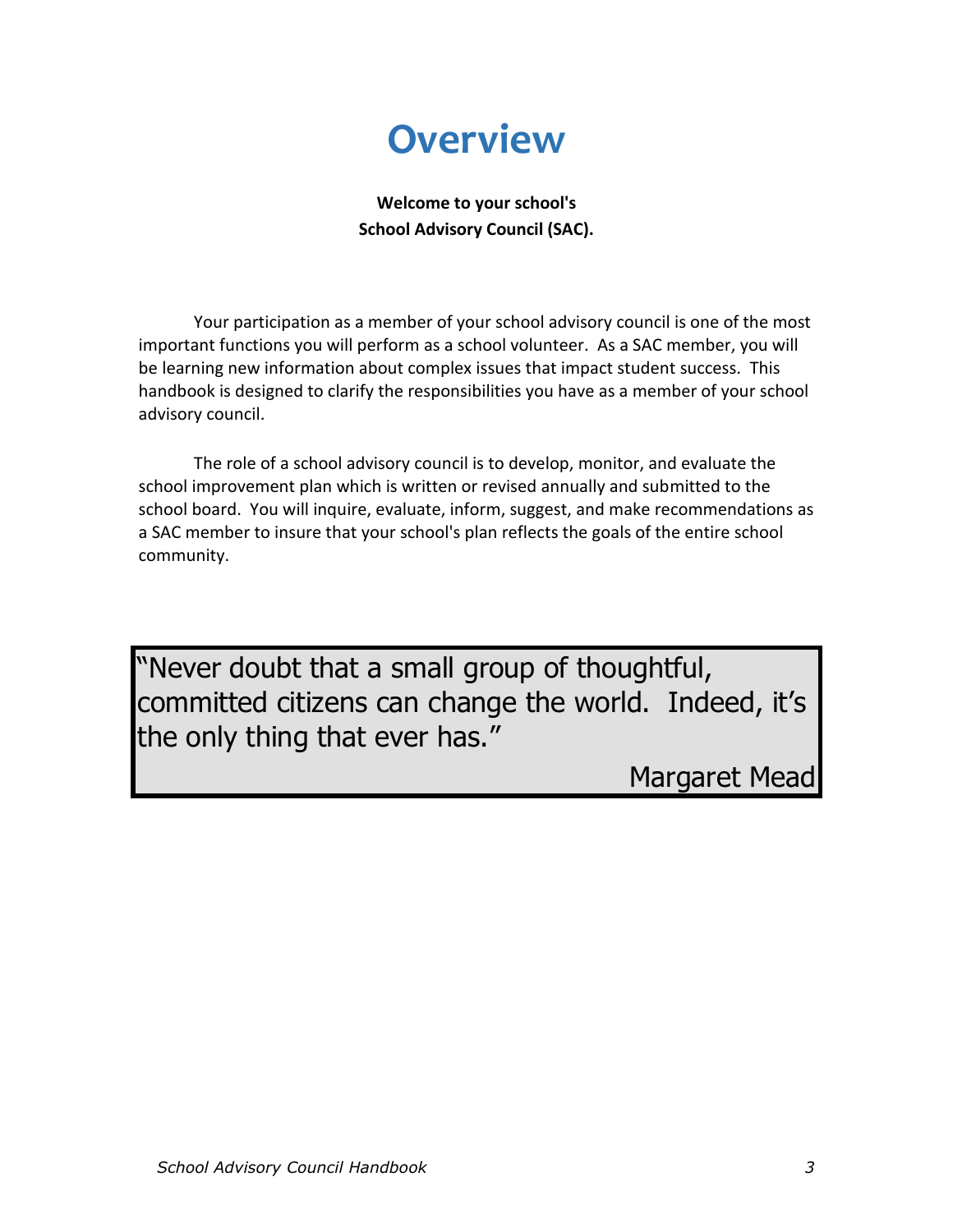# **What is a School Advisory Council?**

**School advisory council, or SAC**, is the name given to each school advisory council in the School District of Indian River County. Florida's 1991 System for School Improvement and Accountability legislation mandated that every school have a school advisory council.

Elected members of a school advisory council include teachers, educational support personnel, and parents. In high schools, students are also elected members. Business partners and community representatives are invited to be members by the principal.

SAC membership should reflect the ethnic, racial, and economic community served by the school. The majority of the SAC members should be parents and community members who are not employed at that school.

### <span id="page-3-0"></span>**Purpose**

**The purpose of the SAC** is to assist in the development, monitoring, and evaluation of the school improvement plan. SAC members may be requested to serve in other roles related to school improvement.

The SAC:

- leads the way in creating a vision and mission for the school.
- annually develops a school improvement plan that is focused on student learning.
- centers its meetings on the planning, implementation, and evaluation of the school's plan.
- ensures there is representation from all designated groups.
- impacts curriculum design and student performance.
- has input into the preparation of the school's annual budget and determines the use of school improvement funds (lottery enhancement, contingent upon availability of funds).
- at a Title I site, has input into the development of the Title I Parent Involvement Plan.
- receives printed materials and school improvement updates periodically.
- may call upon district and state resources to assist school efforts.

The SAC meets at regularly scheduled times, usually once a month. However, the SAC may meet more frequently in order to complete the School Improvement Plan. To maintain membership, members must attend meetings and attendance is recorded.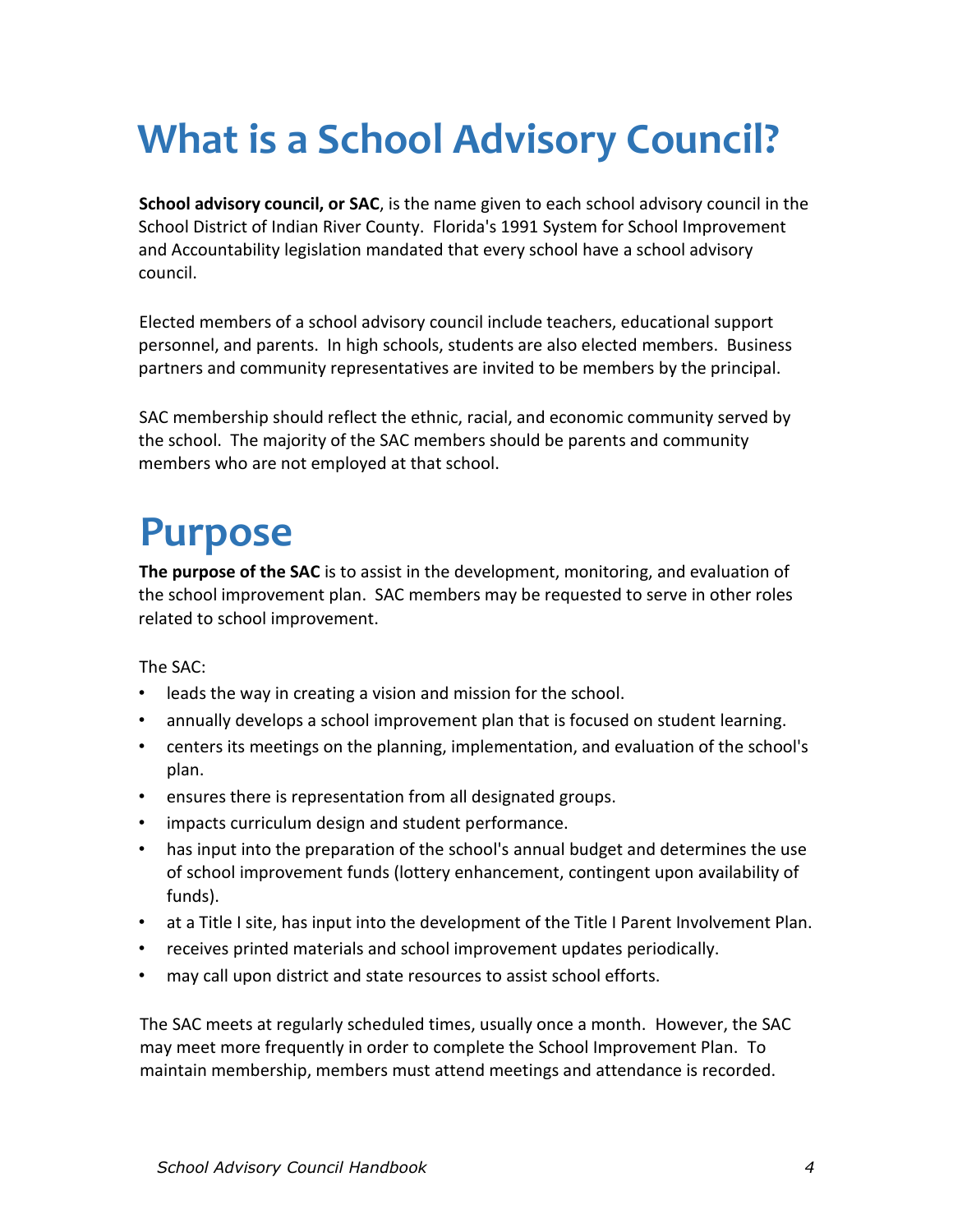School advisory councils operate under the Florida's Government in the Sunshine Law and are open to the public.

<span id="page-4-0"></span>Officers and member responsibilities:

- **The Principal** is the instructional leader of the school and shares in the facilitative leadership of the team.
- **The Chairperson** is the organizational leader of the team, ensuring that SAC guidelines are followed and that members participate in the development and evaluation of the plan. They are responsible for creating meeting agendas with input from the principal and other SAC team members.
- **The Secretary** is the person responsible for taking minutes of each meeting. Those minutes must be publicly accessible. The secretary will maintain continual records of meetings and send those minutes electronically (as requested) to the District Office. [SAC minutes are to be archived electronically by each school on the School Improvement page of the District website: *[SAC Membership Administration](https://www.indianriverschools.org/cms/One.aspx?portalId=1549525&pageId=2681649)*
- <span id="page-4-1"></span>• **Members** attend meetings regularly and represent their respective groups.

# **Guidelines**

The School Advisory Council in each school serves in an advisory capacity to the school principal in the preparation and evaluation of the school improvement plan required pursuant to Section 1001.452, Florida Statutes. The principal shall receive and consider SAC advice; however, the principal remains responsible for making decisions necessary for administering and supervising the school. The principal shall promote communication among students, staff, parents, and community representatives. School advisory councils shall not assume any of the powers or duties now reserved by Florida Statute for the School Board or its administrative or instructional staff. The SAC shall be representative of teachers, parents, support service employees, students (if appropriate), and other community members.

- The membership should reflect the school's ethnic, racial, and economic community.
- At least 51% of the SAC membership must be non-district employees, such as parents, students, and community members/business partners.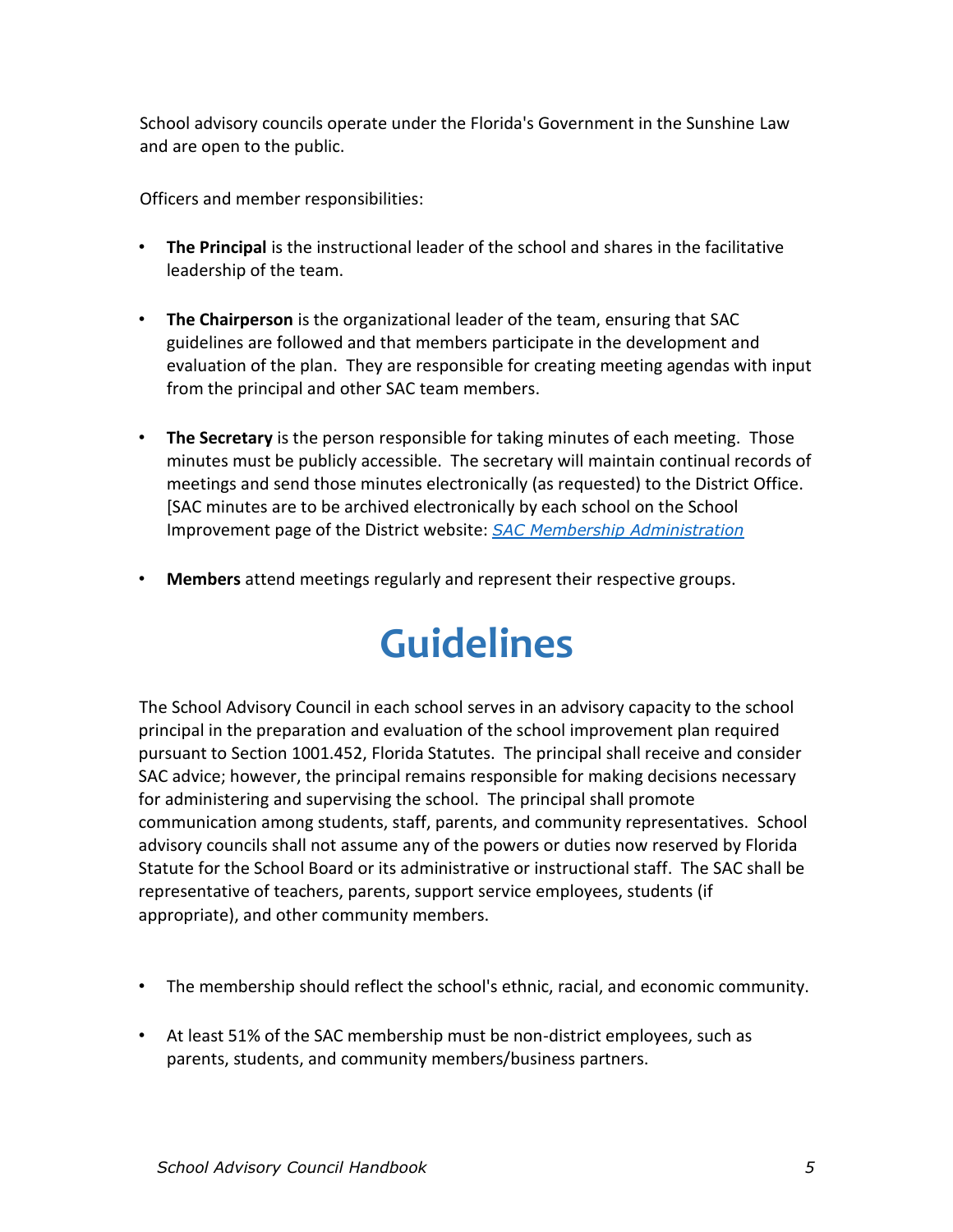- The principal must serve on the team.
- SAC membership must be approved by the School Board. Nominees may be revised as needed and determined by individual SAC operational guidelines.
- The SAC operates under Florida's Government in the Sunshine Law. Notice must be given of all meetings and minutes and attendance must be kept.
- Each representative group, except community members, must be elected by its peers.
- Notice of business/community vacancies will be widely distributed prior to the principal presenting a slate of nominees for selection by the school advisory council.
- Each team should establish operational guidelines. The School Board may approve the by-laws of each SAC.
- The principal will inform the school community, including parents of upcoming students, that nominations to the SAC are invited. The invitation for nomination should clearly note the deadline, membership categories, and the process by which the vote shall be taken. Documentation of the nomination and election process will be maintained at the school as a public record.

# **Membership**

<span id="page-5-0"></span>Each principal is to facilitate an election process to determine from within the school and community those individuals willing to make a commitment to participate on the school advisory council. Team members representing teachers, educational support employees, students, and parents shall be elected by their respective peer groups. Teachers will elect teachers, parents will elect parents, educational support personnel will elect educational support personnel, and students will elect students. The principal and the SAC will select other business and community members. If these elections do not fulfill statutory requirements, the principal shall recommend additional members to provide proper representation. Assistant principals may not serve as members.

Each principal submits a membership/composition report to the School Board each year, and should turn the report in to the Curriculum and Instruction Office for review by September 14. The report will include members by name, address, telephone number, peer group, employment status, ethnic/racial category, and demographic representation of the school community. The term of office of each member shall be determined by the SAC.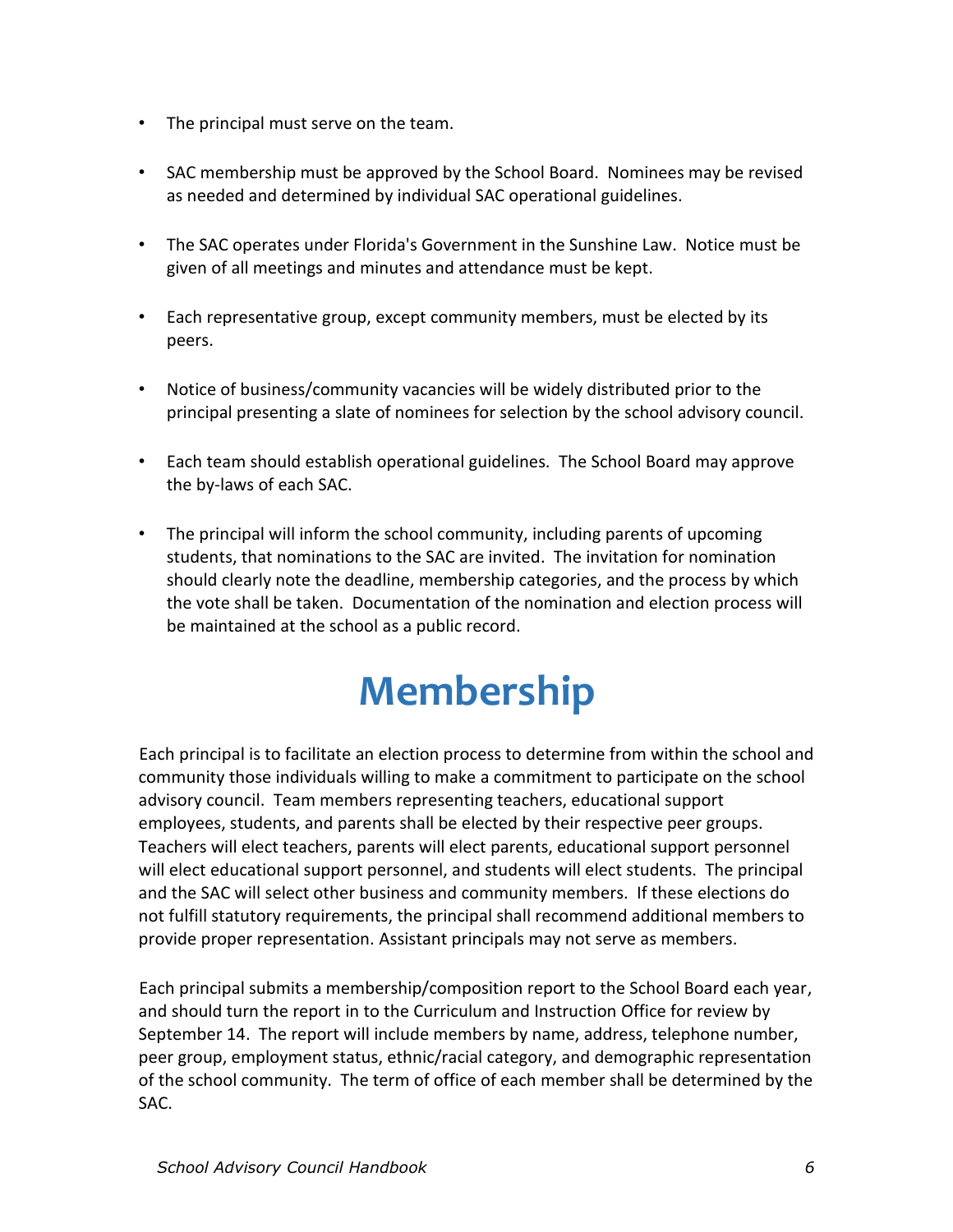A vacancy in any membership category may be filled utilizing the regular election/selection process.

The principal shall determine the size of the SAC which is most functional for that particular school and which allows for all constituencies to be represented. The following percentages for membership are required by Florida legislation:

### **Non-School District Employees (51% or a majority of the SAC)**

Parents of children at the school - SAC members classified as "Parents" cannot be employed by the district.

Business partners or community representatives

Students attending the school - High school required; middle school optional; elementary not included

#### **School District Employees (49% or less)**

- The principal
- Teachers

Educational support employees

Employees who have children attending a school other than their own may serve on another school's SAC team as a parent. However, they must be counted as a school district employee.

The configuration of the team must also reflect the school's ethnic, racial, and economic community. It is recommended that the school's student demographic statistics be used to determine representation of these constituencies.

District Office or School Board personnel serving as resource or liaison assistants are non-voting members of school advisory council. As such, they are not included in the above percentages or representation requirements.

High Schools must have elected student members. Middle schools may have elected student members. Elementary schools should not have students on their SAC teams.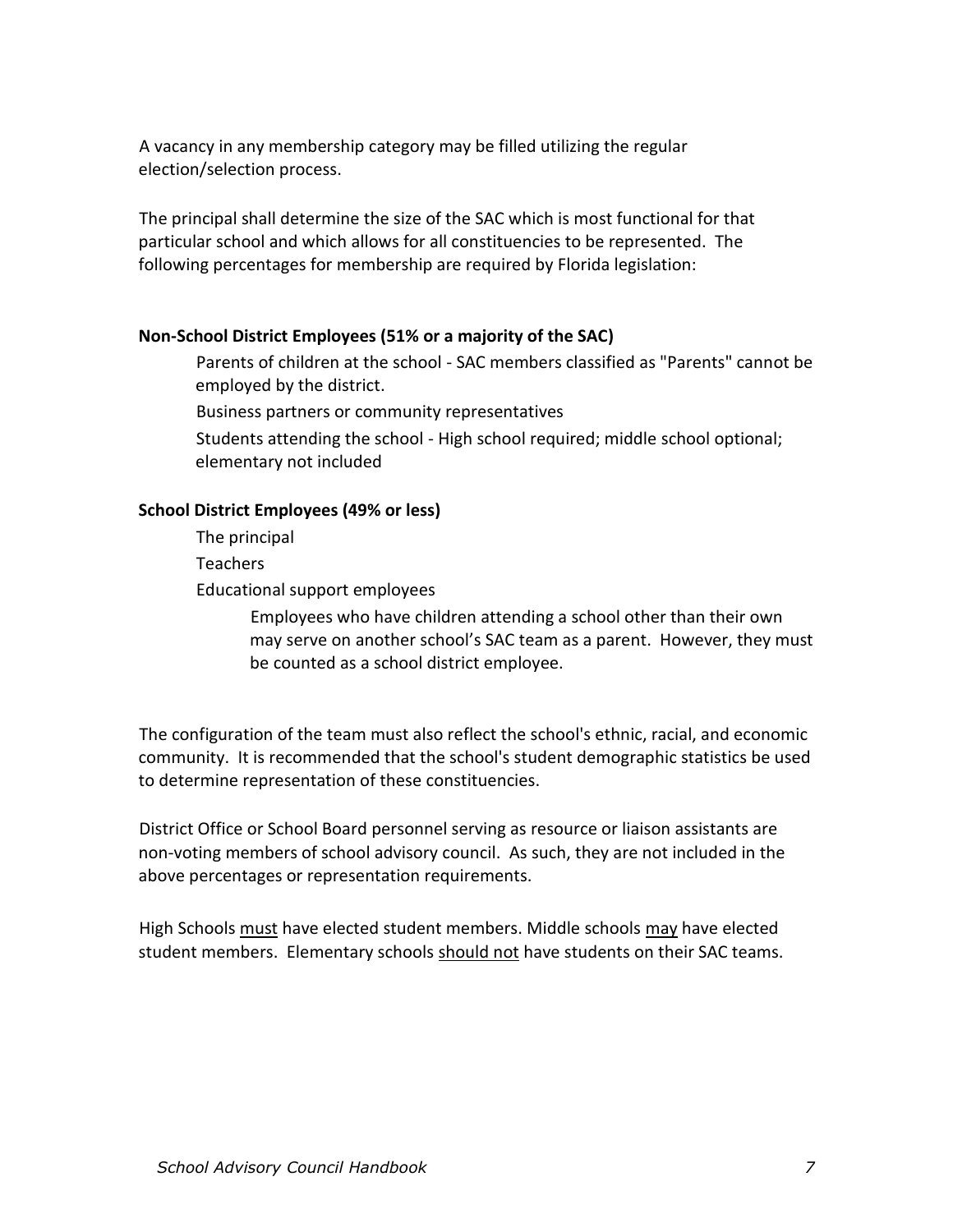# **Responsibilities**

<span id="page-7-0"></span>**The School Advisory Council shall:** 

- 1. perform such functions as may be prescribed by the School Board;
- 2. assist in the preparation, implementation, and evaluation of the school improvement plan required by Florida Statutes;
- 3. review the results of an annual needs assessments conducted by the school administration;
- 4. monitor students' progress and the school's progress in attaining goals;
- 5. define adequate progress; obtain public input when defining adequate progress for school goals and revising the plan;
- 6. promote communication among students, staff, parents, administration, and the community;
- 7. assist the principal with the school's annual budget and determine the use of school improvement funds when allocated;
- 8. decide jointly with school faculty how A+ recognition funds are spent;
- <span id="page-7-1"></span>9. serve as a resource for the principal and perform such other functions as are requested by the principal.

### **Operational Procedures**

<span id="page-7-2"></span>**Each school advisory council shall develop practical and functional procedures/ bylaws appropriate to the local SAC, but not limited to the following issues:** 

- 1. Selection of Chairperson, Co-Chairperson, Recording Secretary
- 2. Notice of meetings: The school shall provide public notice (e.g., school marquees, newsletters, notes to parents, posted notes, media releases) of the meeting time, place, and agenda. FL Statute requires at least 3-days' advance notice in writing to all members of the advisory council of any matter that is scheduled to come before the council for a vote.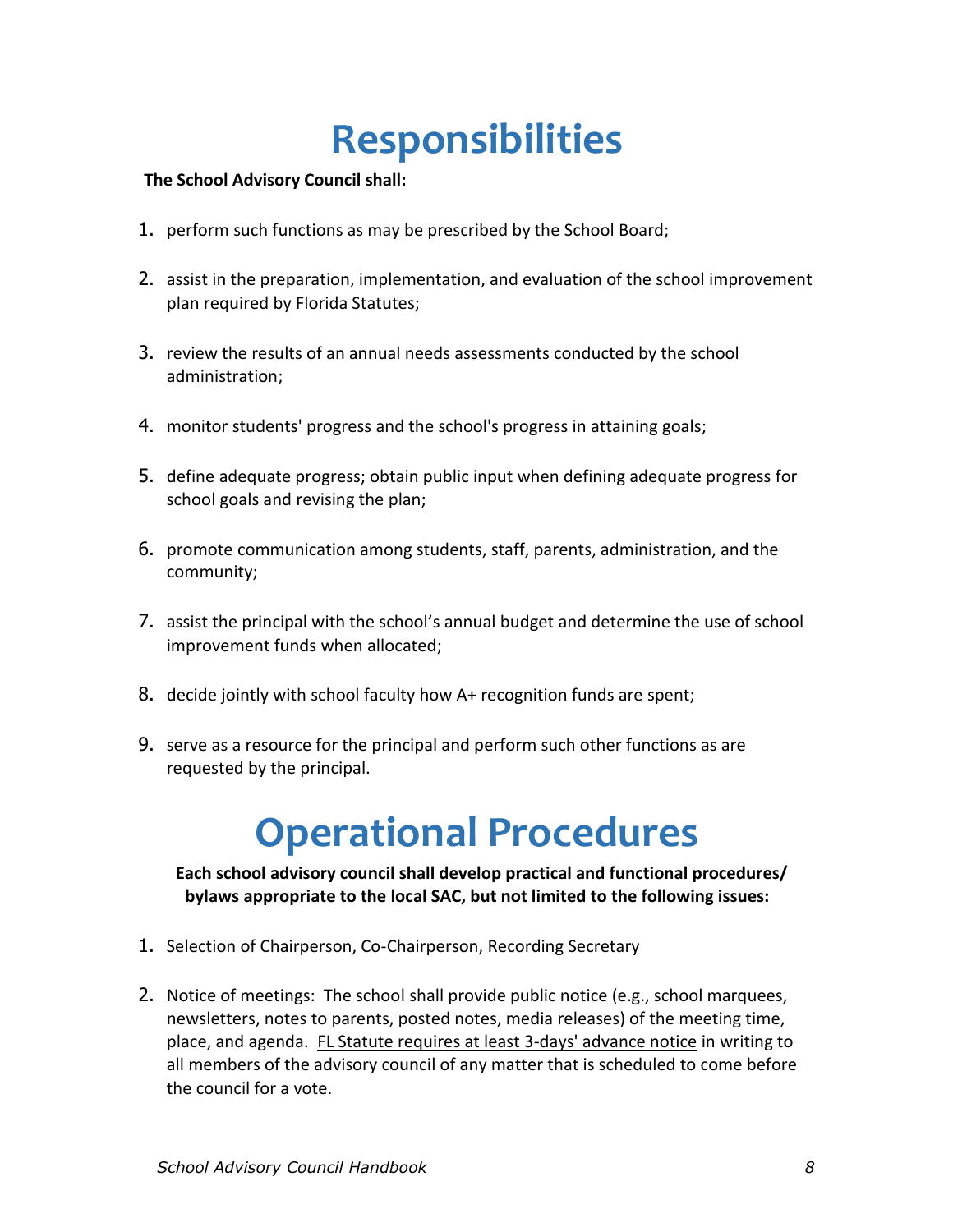- 3. Voting procedures, such as the option to use consensus, voice vote, written ballot, or roll call vote.
- 4. Attendance requirements for SAC membership and a process for replacement of members. Effective July 2002, FL Statute requires replacing any member who has two unexcused consecutive absences from a school advisory council meeting that is noticed according to the procedures in the bylaws.
- 5. Quorum requirements. FL Statute requires a quorum to be present before a vote may be taken. Effective July 2002 in FL Statute, a majority of the membership of the council constitutes a quorum.
- 6. School Recognition Funds. Include a decision-making procedure in the event such funds are granted. Reference: F.S. 1008.36

Each school advisory council shall maintain minutes and an attendance roster of its meetings, which shall be subject to public review. The minutes shall include copies of meeting notices. By FL Statute, the district school board shall approve SAC membership, shall maintain a record of minutes of council meetings, and may review SAC bylaws. These records should be uploaded to the SDIRC website in PDF format in a timely manner.

Each SAC shall meet as often as is necessary to perform its duties. All SAC activities, including subcommittee meetings, are subject to the Government in the Sunshine Law, section 286.011, Florida Statutes, and the voting conflicts provisions in section 112.3143, Florida Statutes.

In Brief:

- Public advertising of meeting
- Public meeting place & accessible to the public
- Minutes taken, attendance and votes recorded
- Quorum for a meeting and present for voting
- Minutes, bylaws and documents available to public
- Public may videotape or record meetings
- Even just 2 members discussing SAC issues must be "in the Sunshine"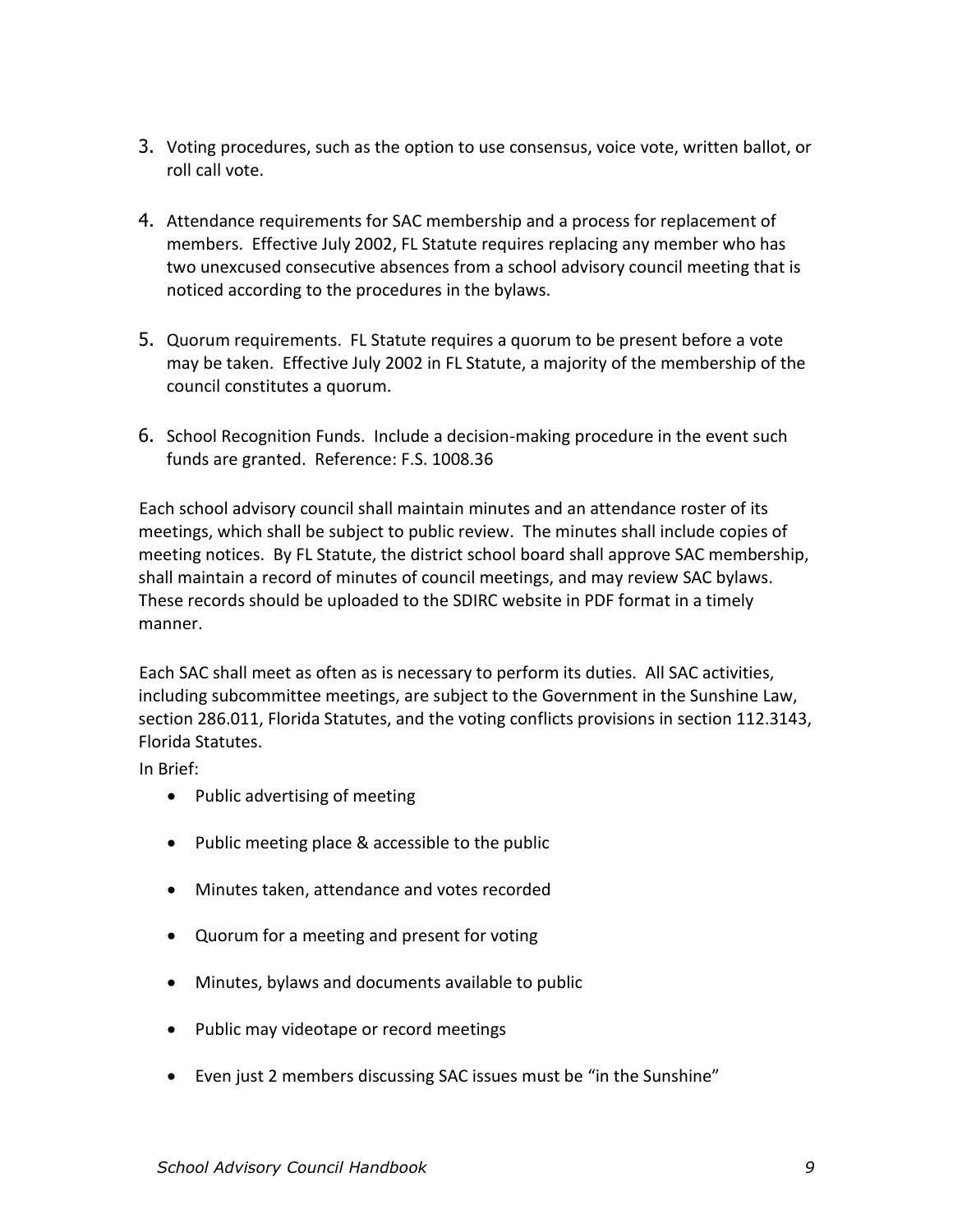# **Effective Meetings**

#### <span id="page-9-0"></span>*Suggested Practices*

#### **Before**

- Communicate meeting notice, which includes agenda whenever possible, 10 days to two weeks prior to the meeting. Meeting dates must be sent to the Executive Assistant to the School Board.
- A three-day notice in writing is required in advance of any item to come before members for a vote.
- Take into account varying work schedules when setting meeting times. Consider rotation of meeting dates and times.

### **During**

- Members sign in at each meeting. A roster of attendance must be kept.
- Minutes must be taken.
- Limited time for public input can be provided. Only members can vote on action taken.

### **After**

- Minutes of the meeting may be sent with the notice of the next meeting or handed out at the next meeting.
- Minutes should reflect members present and/or absent, and action taken.
- Minutes should be kept at the school for public reference and uploaded to the SDIRC website in PDF form in a timely manner. SAC activities and actions should be regularly shared with the school community.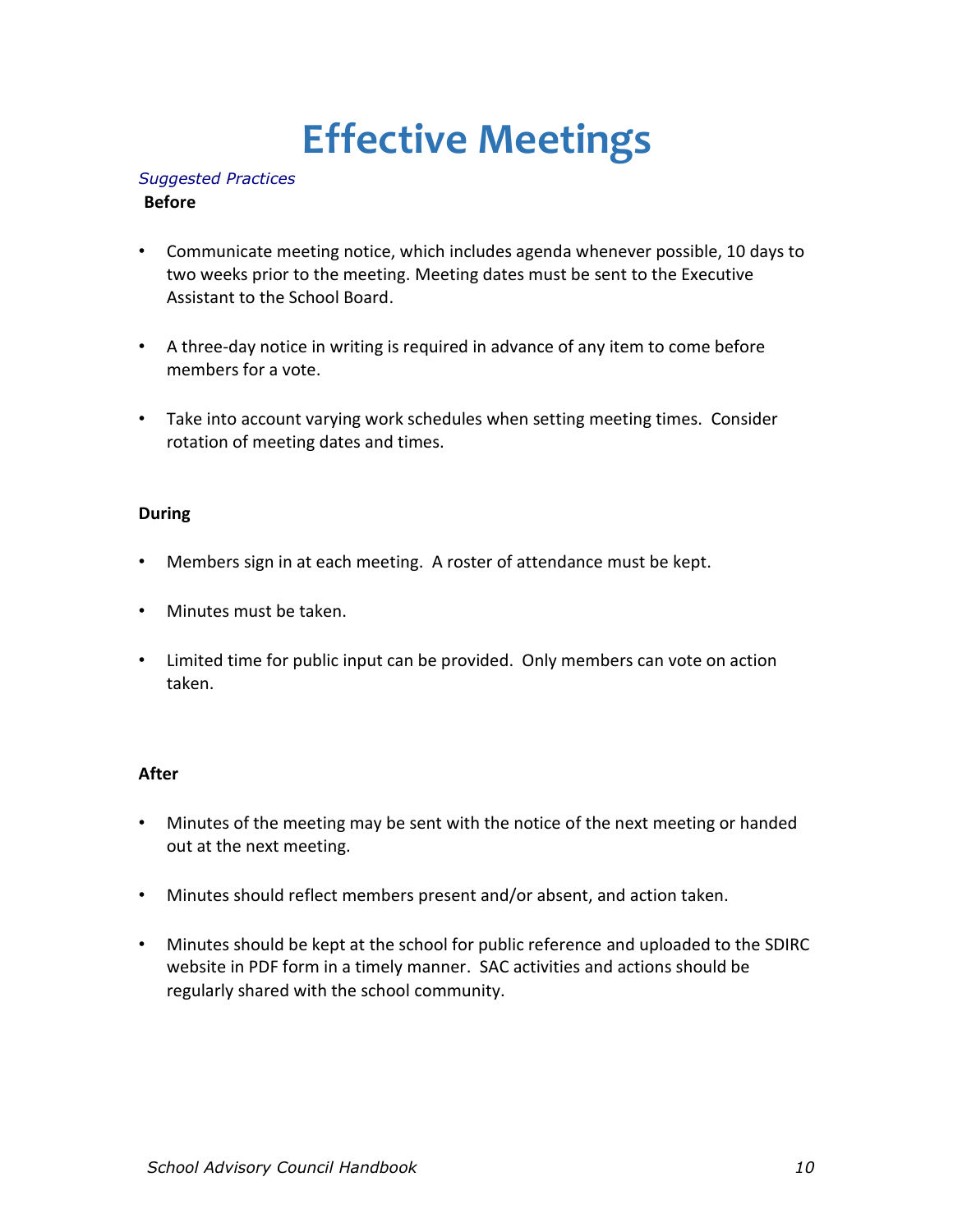### **Statute**

### <span id="page-10-1"></span><span id="page-10-0"></span>**1001.452 District and school advisory councils.**—

(1) ESTABLISHMENT.—

(a) The district school board shall establish an advisory council for each school in the district and shall develop procedures for the election and appointment of advisory council members. Each school advisory council shall include in its name the words "school advisory council." The school advisory council shall be the sole body responsible for final decisionmaking at the school relating to implementation of ss.  $\underline{1001.42}$ (18) and  $\underline{1008.345}$ . A majority of the members of each school advisory council must be persons who are not employed by the school district. Each advisory council shall be composed of the principal and an appropriately balanced number of teachers, education support employees, students, parents, and other business and community citizens who are representative of the ethnic, racial, and economic community served by the school. Career center and high school advisory councils shall include students, and middle and junior high school advisory councils may include students. School advisory councils of career centers and adult education centers are not required to include parents as members. Council members representing teachers, education support employees, students, and parents shall be elected by their respective peer groups at the school in a fair and equitable manner as follows:

- 1. Teachers shall be elected by teachers.
- 2. Education support employees shall be elected by education support employees.
- 3. Students shall be elected by students.
- 4. Parents shall be elected by parents.

The district school board shall establish procedures to be used by schools in selecting business and community members that include means of ensuring wide notice of vacancies and of taking input on possible members from local business, chambers of commerce, community and civic organizations and groups, and the public at large. The district school board shall review the membership composition of each advisory council. If the district school board determines that the membership elected by the school is not representative of the ethnic, racial, and economic community served by the school, the district school board shall appoint additional members to achieve proper representation. The commissioner shall determine if schools have maximized their efforts to include on their advisory councils minority persons and persons of lower socioeconomic status. Although schools are strongly encouraged to establish school advisory councils, the district school board of any school district that has a student population of 10,000 or fewer may establish a district advisory council which includes at least one duly elected teacher from each school in the district. For the purposes of school advisory councils and district advisory councils, the term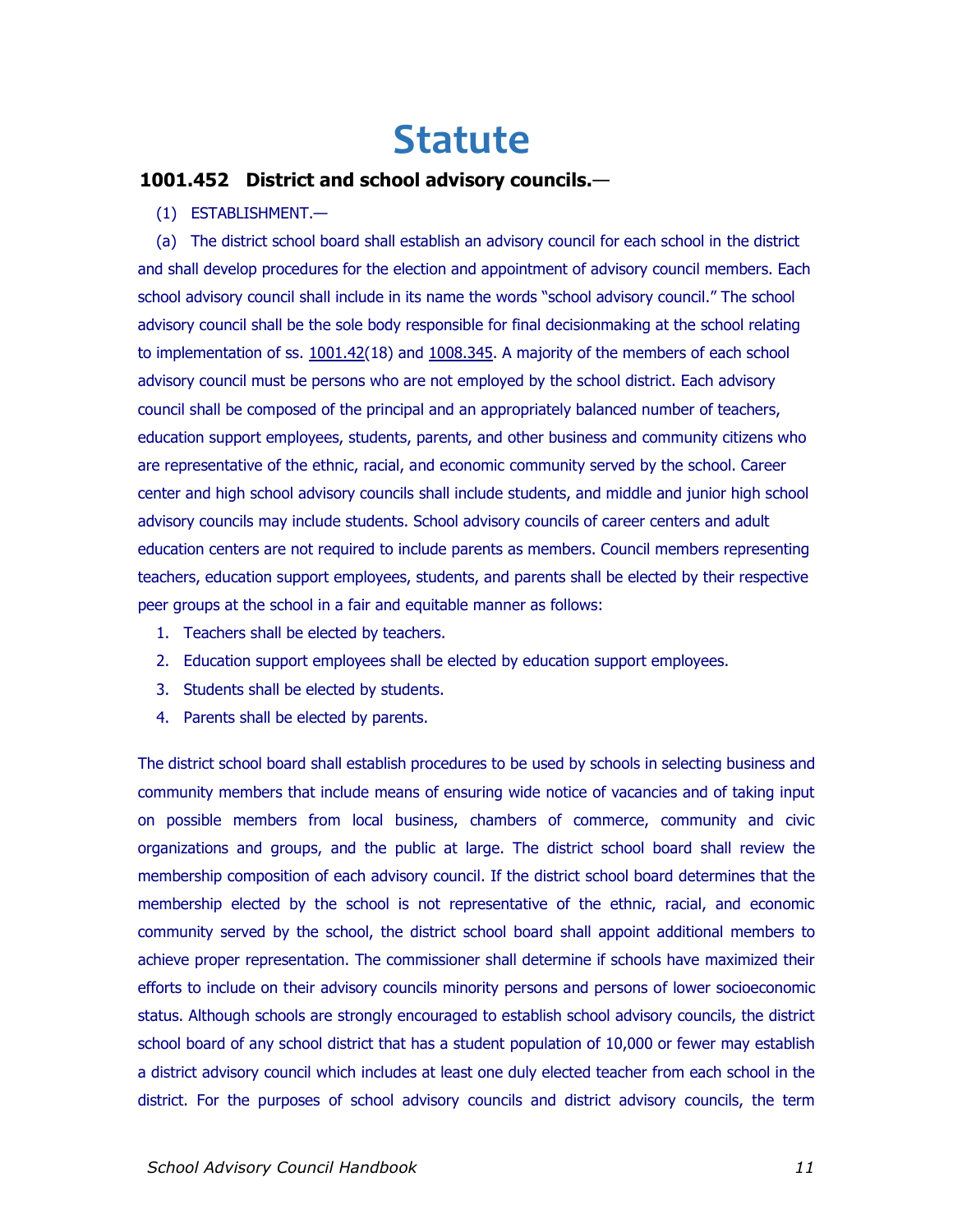"teacher" includes classroom teachers, certified student services personnel, and media specialists. For purposes of this paragraph, "education support employee" means any person employed by a school who is not defined as instructional or administrative personnel pursuant to s. [1012.01](http://www.leg.state.fl.us/statutes/index.cfm?App_mode=Display_Statute&Search_String=1001.452&URL=1000-1099/1012/Sections/1012.01.html) and whose duties require 20 or more hours in each normal working week.

(b) The district school board may establish a district advisory council representative of the district and composed of teachers, students, parents, and other citizens or a district advisory council that may be comprised of representatives of each school advisory council. Recognized schoolwide support groups that meet all criteria established by law or rule may function as school advisory councils.

(c) For those schools operating for the purpose of providing educational services to youth in Department of Juvenile Justice programs, district school boards may establish a district advisory council with appropriate representatives for the purpose of developing and monitoring a district school improvement plan that encompasses all such schools in the district, pursuant to s. [1001.42\(](http://www.leg.state.fl.us/statutes/index.cfm?App_mode=Display_Statute&Search_String=1001.452&URL=1000-1099/1001/Sections/1001.42.html)18)(a).

(d) Each school advisory council shall adopt bylaws establishing procedures for:

1. Requiring a quorum to be present before a vote may be taken by the school advisory council. A majority of the membership of the council constitutes a quorum.

2. Requiring at least 3 days' advance notice in writing to all members of the advisory council of any matter that is scheduled to come before the council for a vote.

3. Scheduling meetings when parents, students, teachers, businesspersons, and members of the community can attend.

4. Replacing any member who has two unexcused consecutive absences from a school advisory council meeting that is noticed according to the procedures in the bylaws.

5. Recording minutes of meetings.

The district school board may review all proposed bylaws of a school advisory council and shall maintain a record of minutes of council meetings.

(2) DUTIES.—Each advisory council shall perform functions prescribed by regulations of the district school board; however, no advisory council shall have any of the powers and duties now reserved by law to the district school board. Each school advisory council shall assist in the preparation and evaluation of the school improvement plan required pursuant to s. [1001.42\(](http://www.leg.state.fl.us/statutes/index.cfm?App_mode=Display_Statute&Search_String=1001.452&URL=1000-1099/1001/Sections/1001.42.html)18). With technical assistance from the Department of Education, each school advisory council shall assist in the preparation of the school's annual budget and plan as required by s. [1008.385\(](http://www.leg.state.fl.us/statutes/index.cfm?App_mode=Display_Statute&Search_String=1001.452&URL=1000-1099/1008/Sections/1008.385.html)1). A portion of funds provided in the annual General Appropriations Act for use by school advisory councils must be used for implementing the school improvement plan.

**History.**—s. 1, ch. 2002-49; s. 59, ch. 2002-387; s. 73, ch. 2004-357; s. 10, ch. 2008-108; s. 5, ch. 2008-235.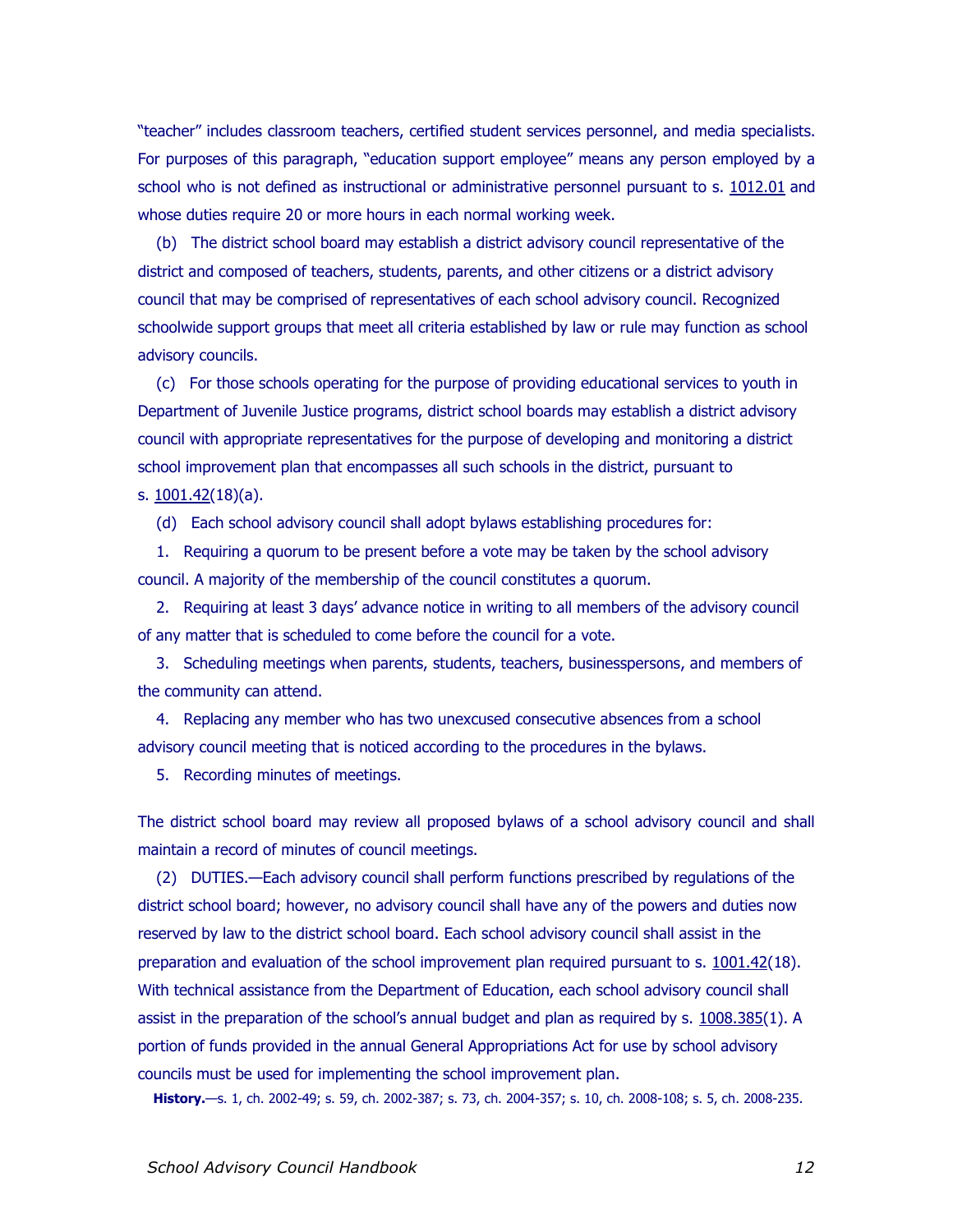### <span id="page-12-0"></span>**286.011 Public meetings and records; public inspection; criminal and civil penalties.—**

(1) All meetings of any board or commission of any state agency or authority or of any agency or authority of any county, municipal corporation, or political subdivision, except as otherwise provided in the Constitution, including meetings with or attended by any person elected to such board or commission, but who has not yet taken office, at which official acts are to be taken are declared to be public meetings open to the public at all times, and no resolution, rule, or formal action shall be considered binding except as taken or made at such meeting. The board or commission must provide reasonable notice of all such meetings.

(2) The minutes of a meeting of any such board or commission of any such state agency or authority shall be promptly recorded, and such records shall be open to public inspection. The circuit courts of this state shall have jurisdiction to issue injunctions to enforce the purposes of this section upon application by any citizen of this state.

(3)(a) Any public officer who violates any provision of this section is guilty of a noncriminal infraction, punishable by fine not exceeding \$500.

(b) Any person who is a member of a board or commission or of any state agency or authority of any county, municipal corporation, or political subdivision who knowingly violates the provisions of this section by attending a meeting not held in accordance with the provisions hereof is guilty of a misdemeanor of the second degree, punishable as provided in s. [775.082](http://www.leg.state.fl.us/Statutes/index.cfm?App_mode=Display_Statute&Search_String=&URL=0700-0799/0775/Sections/0775.082.html) or s. [775.083.](http://www.leg.state.fl.us/Statutes/index.cfm?App_mode=Display_Statute&Search_String=&URL=0700-0799/0775/Sections/0775.083.html)

(c) Conduct which occurs outside the state which would constitute a knowing violation of this section is a misdemeanor of the second degree, punishable as provided in s. [775.082](http://www.leg.state.fl.us/Statutes/index.cfm?App_mode=Display_Statute&Search_String=&URL=0700-0799/0775/Sections/0775.082.html) or s. [775.083.](http://www.leg.state.fl.us/Statutes/index.cfm?App_mode=Display_Statute&Search_String=&URL=0700-0799/0775/Sections/0775.083.html)

(4) Whenever an action has been filed against any board or commission of any state agency or authority or any agency or authority of any county, municipal corporation, or political subdivision to enforce the provisions of this section or to invalidate the actions of any such board, commission, agency, or authority, which action was taken in violation of this section, and the court determines that the defendant or defendants to such action acted in violation of this section, the court shall assess a reasonable attorney's fee against such agency, and may assess a reasonable attorney's fee against the individual filing such an action if the court finds it was filed in bad faith or was frivolous. Any fees so assessed may be assessed against the individual member or members of such board or commission; provided, that in any case where the board or commission seeks the advice of its attorney and such advice is followed, no such fees shall be assessed against the individual member or members of the board or commission. However, this subsection shall not apply to a state attorney or his or her duly authorized assistants or any officer charged with enforcing the provisions of this section.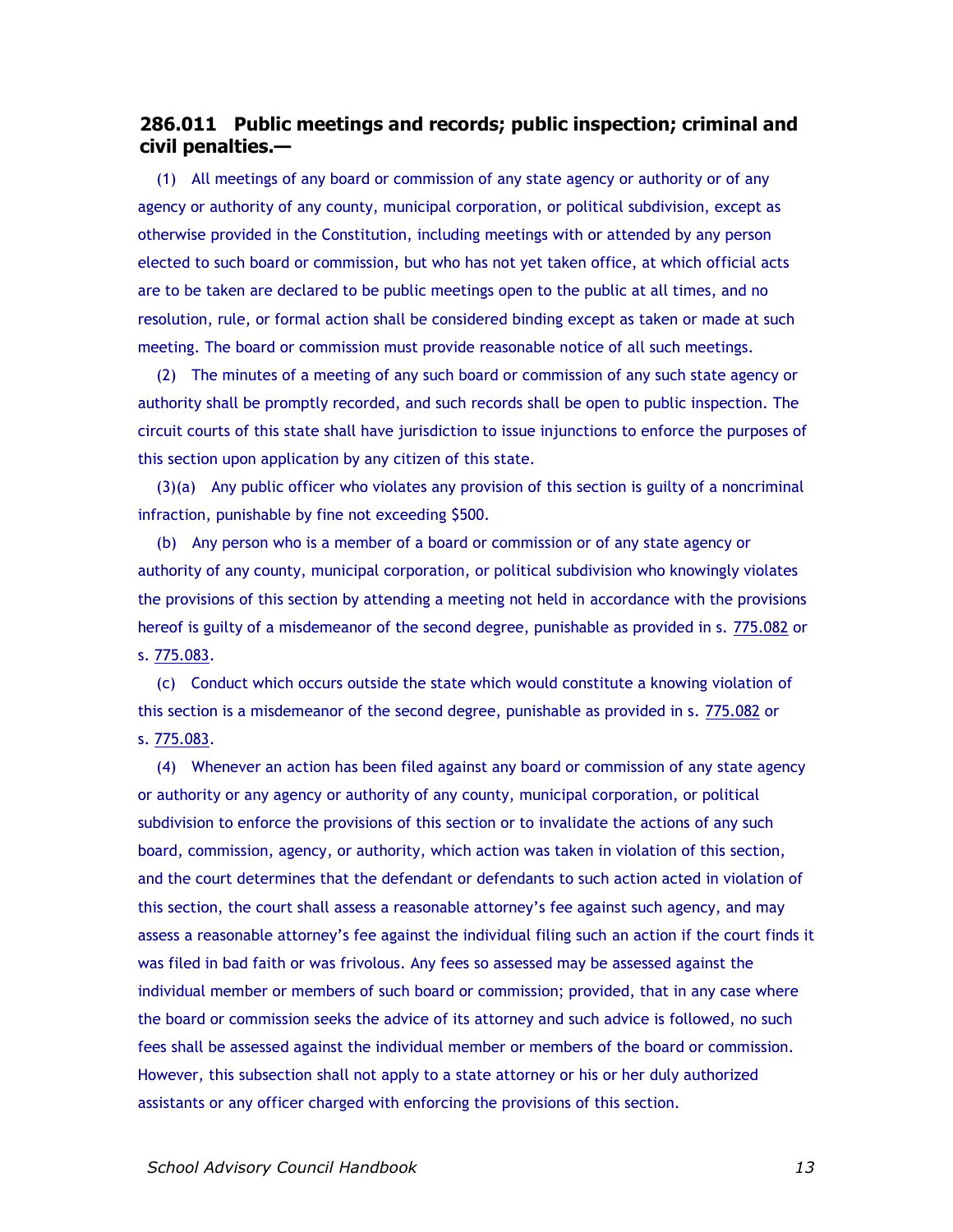(5) Whenever any board or commission of any state agency or authority or any agency or authority of any county, municipal corporation, or political subdivision appeals any court order which has found said board, commission, agency, or authority to have violated this section, and such order is affirmed, the court shall assess a reasonable attorney's fee for the appeal against such board, commission, agency, or authority. Any fees so assessed may be assessed against the individual member or members of such board or commission; provided, that in any case where the board or commission seeks the advice of its attorney and such advice is followed, no such fees shall be assessed against the individual member or members of the board or commission.

(6) All persons subject to subsection (1) are prohibited from holding meetings at any facility or location which discriminates on the basis of sex, age, race, creed, color, origin, or economic status or which operates in such a manner as to unreasonably restrict public access to such a facility.

(7) Whenever any member of any board or commission of any state agency or authority or any agency or authority of any county, municipal corporation, or political subdivision is charged with a violation of this section and is subsequently acquitted, the board or commission is authorized to reimburse said member for any portion of his or her reasonable attorney's fees.

(8) Notwithstanding the provisions of subsection (1), any board or commission of any state agency or authority or any agency or authority of any county, municipal corporation, or political subdivision, and the chief administrative or executive officer of the governmental entity, may meet in private with the entity's attorney to discuss pending litigation to which the entity is presently a party before a court or administrative agency, provided that the following conditions are met:

(a) The entity's attorney shall advise the entity at a public meeting that he or she desires advice concerning the litigation.

(b) The subject matter of the meeting shall be confined to settlement negotiations or strategy sessions related to litigation expenditures.

(c) The entire session shall be recorded by a certified court reporter. The reporter shall record the times of commencement and termination of the session, all discussion and proceedings, the names of all persons present at any time, and the names of all persons speaking. No portion of the session shall be off the record. The court reporter's notes shall be fully transcribed and filed with the entity's clerk within a reasonable time after the meeting.

(d) The entity shall give reasonable public notice of the time and date of the attorneyclient session and the names of persons who will be attending the session. The session shall commence at an open meeting at which the persons chairing the meeting shall announce the commencement and estimated length of the attorney-client session and the names of the